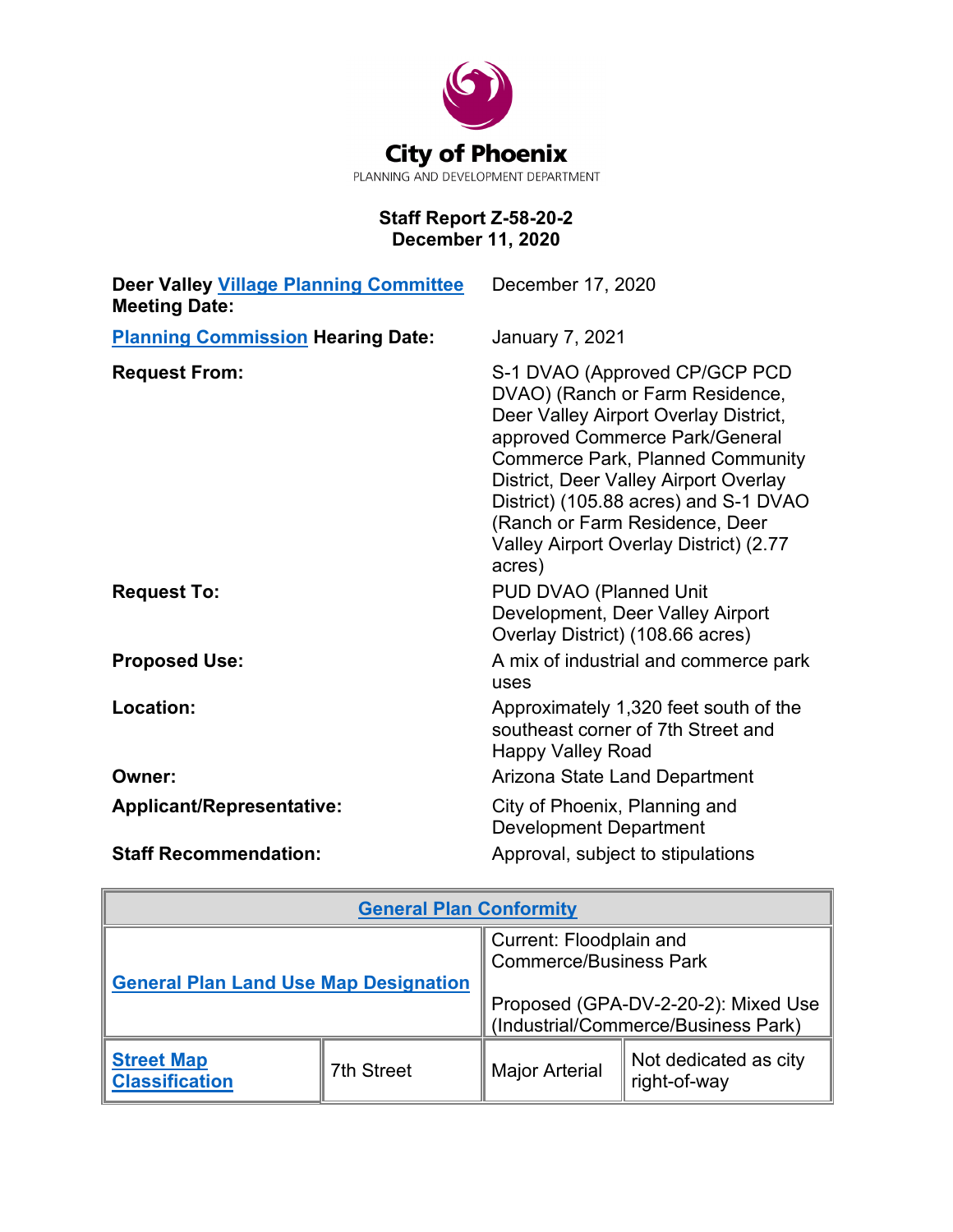|                                                                                                                                                                                                                                                                                                                                                                                                                                                                                             | Alameda Road<br>and 11th Street | <b>Not</b><br>designated | Not dedicated as city<br>right-of-way |  |  |  |
|---------------------------------------------------------------------------------------------------------------------------------------------------------------------------------------------------------------------------------------------------------------------------------------------------------------------------------------------------------------------------------------------------------------------------------------------------------------------------------------------|---------------------------------|--------------------------|---------------------------------------|--|--|--|
| STRENGTHEN OUR LOCAL ECONOMY CORE VALUE; MANUFACTURING /<br>INDUSTRIAL DEVELOPMENT; LAND USE PRINCIPLE: Support the expansion of<br>industrial zoning in targeted industrial areas.<br>The proposed PUD permits commerce park and industrial uses in area designated for<br>these types of uses.                                                                                                                                                                                            |                                 |                          |                                       |  |  |  |
| STRENGTHEN OUR LOCAL ECONOMY CORE VALUE; JOB CREATION<br>(EMPLOYERS); LAND USE PRINCIPLE: Support General Plan Land Use Map<br>and zoning changes that will facilitate the location of employment generating<br>uses in each of the designated employment centers.<br>The proposed PUD will reinforce the location as a destination for employment uses                                                                                                                                     |                                 |                          |                                       |  |  |  |
| within the Deer Valley Major Employment Center.<br><b>STRENGTHEN OUR LOCAL ECONOMY CORE VALUE; AIRPORTS; LAND USE</b><br>PRINCIPLE: Continue to carefully monitor and evaluate all future land uses<br>around the airports, protecting the airport from incompatible development that<br>could pose a safety hazard to aircraft passengers, or to individuals living or<br>residing in those areas.<br>The proposed PUD restricts residential land uses and establishes a land use mix that |                                 |                          |                                       |  |  |  |
| will be compatible with the Deer Valley Airport's operations.<br><b>BUILD THE SUSTAINABLE DESERT CITY CORE VALUE; TREES AND SHADE;</b><br>DESIGN PRINCIPLE: Integrate trees and shade into the design of new<br>development and redevelopment projects throughout Phoenix.                                                                                                                                                                                                                  |                                 |                          |                                       |  |  |  |
| The PUD contains development standards and guidelines that require a significant<br>landscape setback along the perimeter streets. This landscape setback will provide<br>for a double row of trees adjacent to sidewalks.                                                                                                                                                                                                                                                                  |                                 |                          |                                       |  |  |  |
| <b>Applicable Plans, Overlays, and Initiatives</b>                                                                                                                                                                                                                                                                                                                                                                                                                                          |                                 |                          |                                       |  |  |  |
| Deer Valley Airport Overlay District: See Background Item No. 4.                                                                                                                                                                                                                                                                                                                                                                                                                            |                                 |                          |                                       |  |  |  |

**[Deer Valley Major Employment Center:](https://www.phoenix.gov/pddsite/Documents/PlanPHX_Major_Emp_Cntrs.pdf)** See Background Item No. 5.

**[Deer Valley Village Character Plan:](https://www.phoenix.gov/villagessite/Documents/pdd_pz_pdf_00472.pdf)** See Background Item No. 10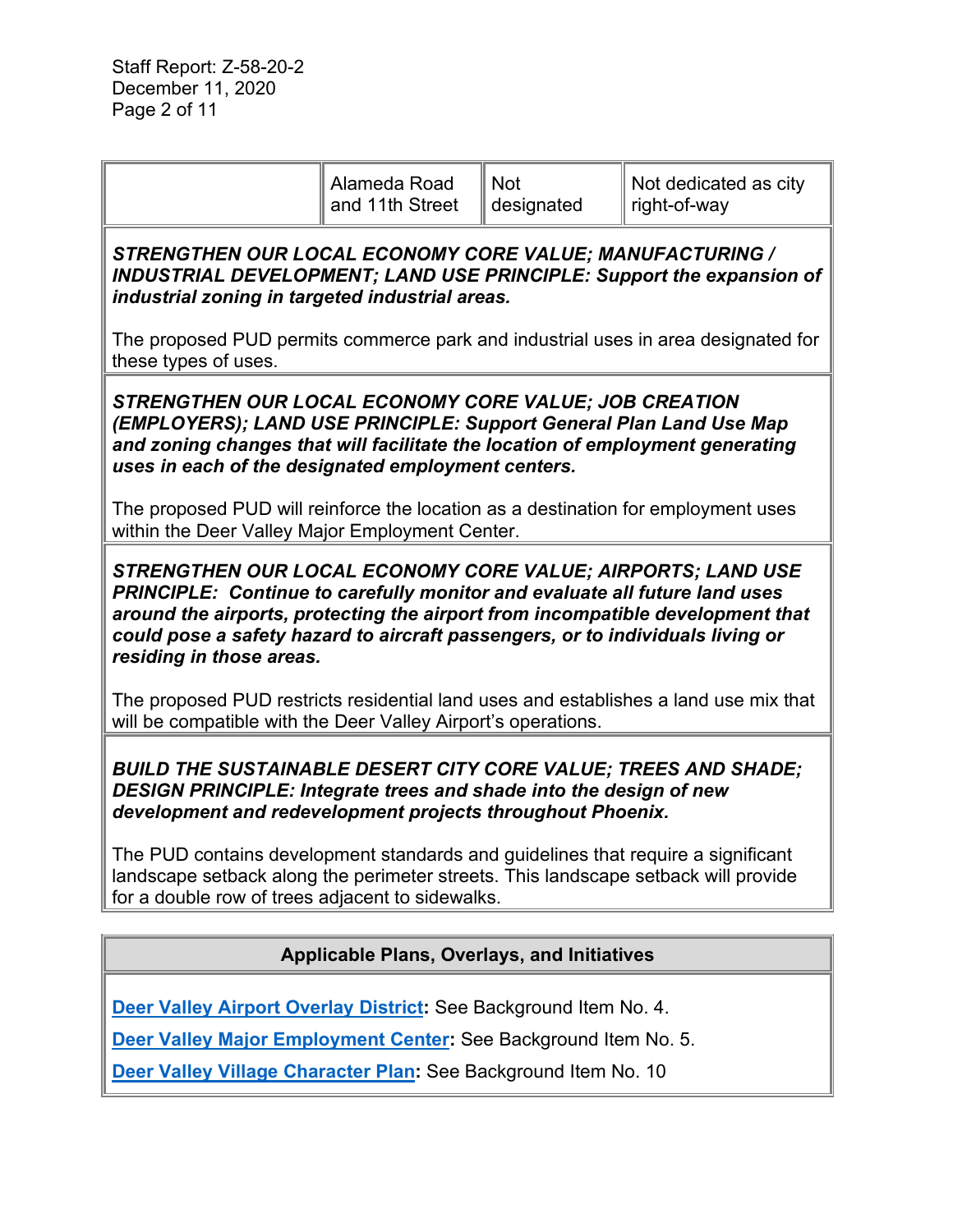Staff Report: Z-58-20-2 December 11, 2020 Page 3 of 11

**Tree and [Shade Master Plan:](https://www.phoenix.gov/parks/parks/urban-forest/tree-and-shade)** See Background Item No. 11

**[Complete Streets Guidelines:](https://www.phoenix.gov/streets/complete-streets-program) See Background Item No. 12** 

**[Reimagine Phoenix:](https://www.phoenix.gov/publicworks/reimagine)** See Background Item No. 13

## **Background/Issues/Analysis**

### **PROPOSAL**

1. This request is to rezone approximately 108.66 acres located approximately 1,320 feet south of the southeast corner of 7th Street and Happy Valley Road from S-1 DVAO (Approved CP/GCP PCD DVAO) (Ranch or Farm Residence, Deer Valley Airport Overlay District, approved Commerce Park/General Commerce Park, Planned Community District, Deer Valley Airport Overlay District)) (105.88 acres) and S-1 DVAO (Ranch or Farm Residence, Deer Valley Airport Overlay District) (2.77 acres) to PUD DVAO (Planned Unit Development, Deer Valley Airport Overlay District).

The PUD provides a zoning and regulatory framework to permit a mix of commerce park and industrial land uses. The subject property is State Trust Land and is managed by the Arizona State Land Department (ASLD). The ASLD, in partnership with the City of Phoenix, has identified strategically located parcels that are positioned to provide maximum benefit to the Trust's Beneficiaries when auctioned. Proceeds from ASLD auctions go to a variety of beneficiaries including public schools and the state's public universities. The subject property's proximity to the Deer Valley Airport and Interstate 17 Freeway position it well for future investment.

The City of Phoenix and ASLD have previously partnered to rezone the property to CP/GCP PCD in 2004 via rezoning case Z-117-04. The rezoning case was part of a much larger area that extended to Central Avenue on the west, 12th Street to the east and generally Happy Valley Road to the north and the CAP Canal to the south. The property never developed under the approved CP/GCP PCD zoning.

### **EXISTING SITE CONDITIONS**

2. The entire site is undeveloped and bordered on all four sites by undeveloped land. Exhibit B attached to this report is an aerial map of the subject property and surrounding area. East of the site is unannexed property in Maricopa County.

# **GENERAL PLAN LAND USE MAP DESIGNATIONS, LAND USES AND ZONING**

3. The table on the following page (Figure 1) provides a summary of the onsite and surrounding General Plan (GP) Land Use Map designations, existing land uses and zoning.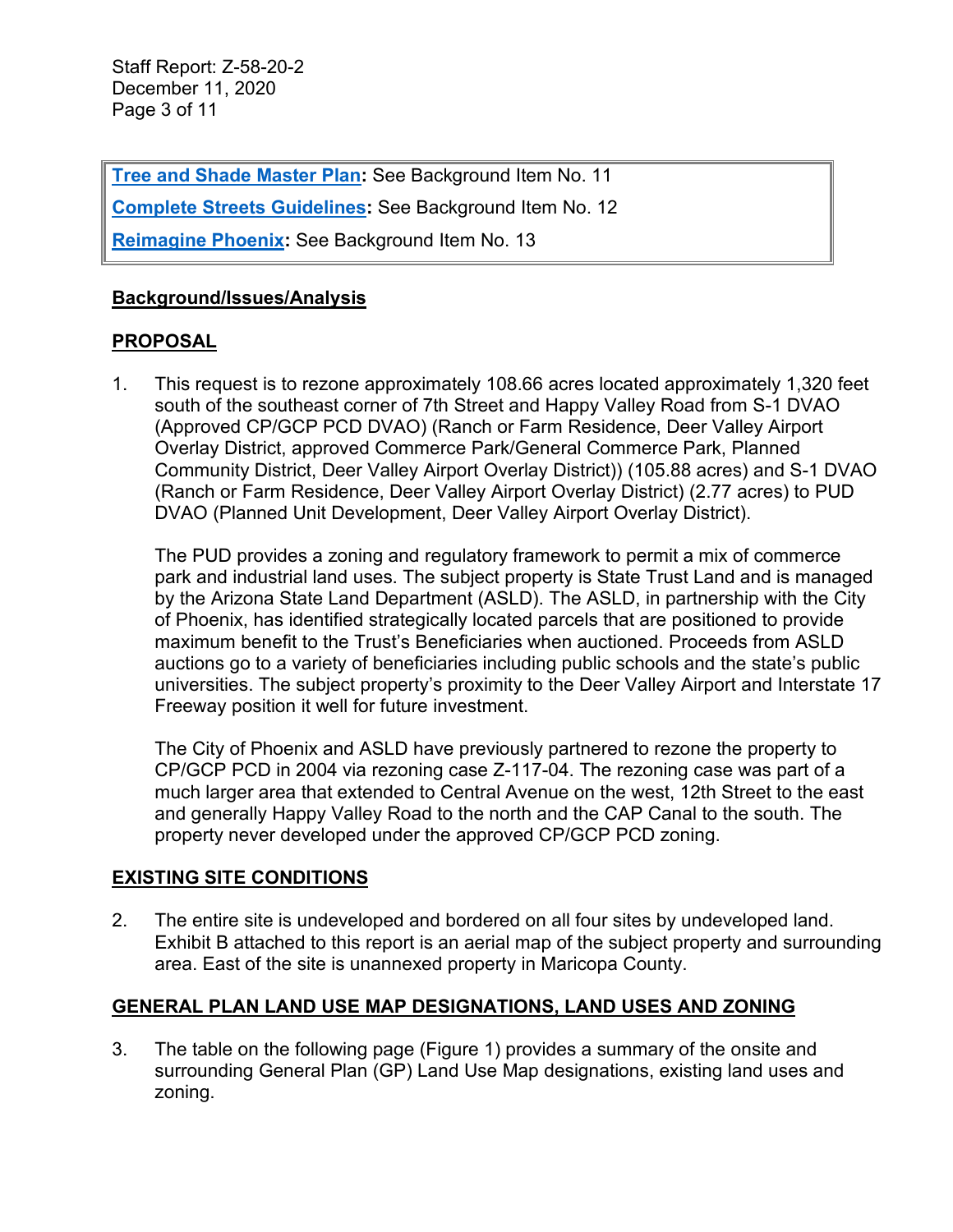| Location     | <b>GP Land Use</b>    | <b>Existing Land Uses</b>                | <b>Zoning</b> |
|--------------|-----------------------|------------------------------------------|---------------|
| On Site      | Floodplain and        | Vacant                                   | S-1 (Approved |
|              | Commerce/Business     |                                          | CP/GCP PCD);  |
|              | Park                  |                                          | $S-1$         |
| <b>North</b> | Commerce /            | Vacant                                   | S-1 (Approved |
|              | <b>Business Park</b>  |                                          | CP/GCP)       |
| South        | Floodplain and        | Vacant                                   | S-1 (Approved |
|              | Commerce /            |                                          | CP/GCP PCD);  |
|              | <b>Business Park</b>  |                                          | $S-1$         |
| East         | Commerce /            | Vacant, Industrial, Outdoor storage uses | County        |
|              | <b>Business Park,</b> |                                          |               |
| West         | Floodplain and        | Vacant                                   | S-1 (Approved |
|              | Commerce /            |                                          | CP/GCP PCD);  |
|              | <b>Business Park</b>  |                                          | S-1           |

Figure 1: Surrounding Land Use Designations, Land Use and Zoning

The proposed PUD permits a mix of commerce park and industrial land uses which is not consistent with the General Plan Land Use Map designation of Commerce Park / Business Park for the site. A companion General Plan Amendment request (GPA-DV-2- 20-2) proposes a Mixed-Use land use designation of Industrial/Commerce/Business Park. This Mixed-Use designation will allow commerce park and industrial land uses the flexibility to locate on any portion of the site in compliance with the PUD's development standards.

### **DEER VALLEY AIRPORT OVERLAY DISTRICT**

4. The site falls within the boundaries of the Deer Valley Ariport Overlay District (DVAO). The City Council adopted the DVAO in 2006 to protect the health, safety and welfare of persons and property in the vicinity of Deer Valley Airport (DVA) and to protect the long term viability of DVA as a general aviation facility by ensuring land use compatibility with airport operations, protecting navigable airspace from physical encroachment and requiring permanent notice of flight operations to property owners.

The DVAO establishes different regulatoary areas within its boundaries – Areas 1, 2 & 3. In Area I the DVAO places a restriction on residential development within A-1 zoned properties. Areas 2 & 3 have additional use restrictions and Area 3 has additional building height restrictions. The subject properties falls within the boundaries of Area 1. Figure 2. on the following page is a map of the boundaries of the DVAO Areas along with the subject property.

The proposed PUD will maintain and adhere to the the DVAO. The PUD's permitted use list is consistent with the DVAO's restrictions and goes even further to completely restrict residential land uses. The PUD's regulatory framework ensures that the property will develop in a manner that is compatible with the ongoing operations of the Deer Valley Airport.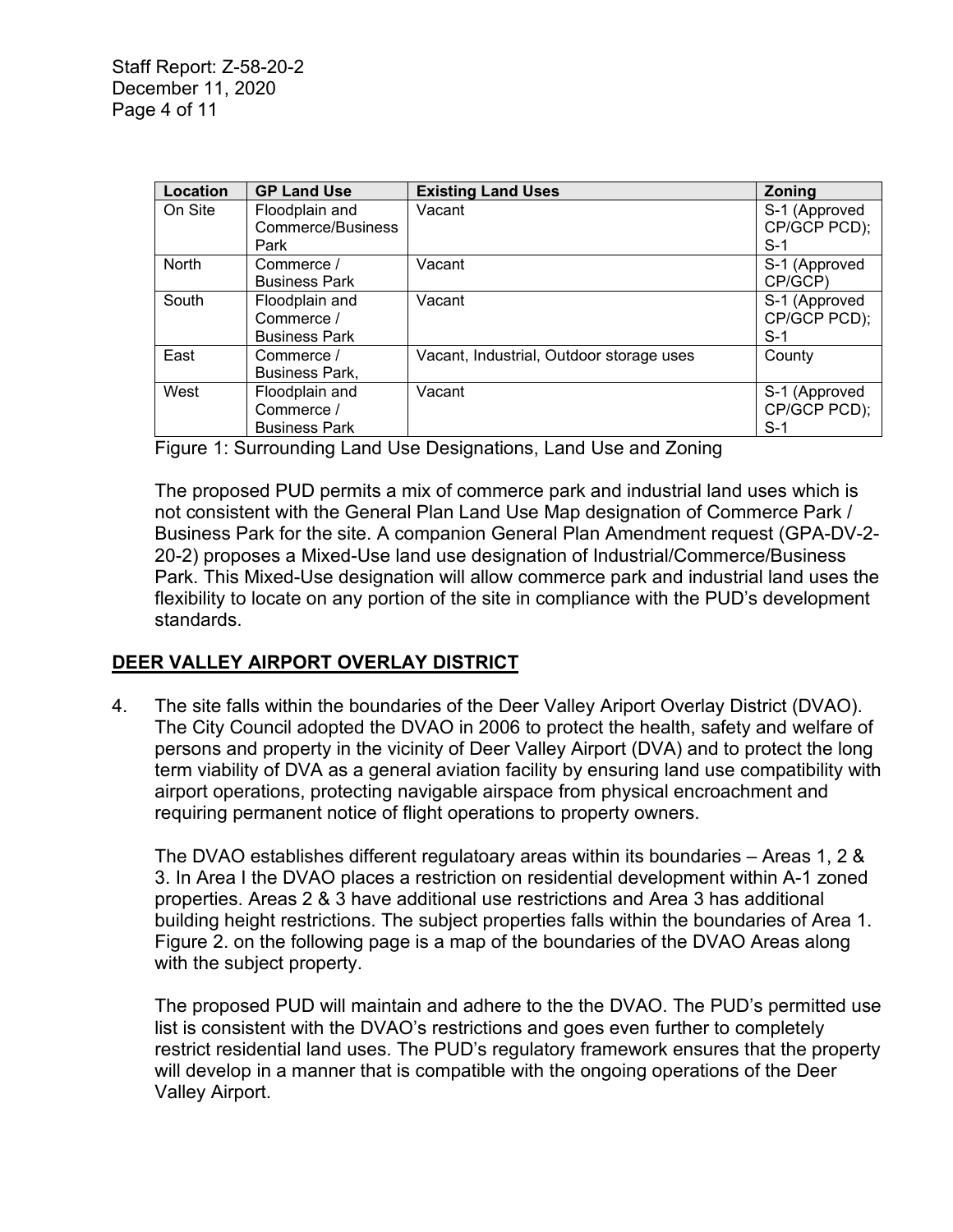Staff Report: Z-58-20-2 December 11, 2020 Page 5 of 11



**Figure 2: DVAO Areas and Subject Site (Sources: ASLD)**

# **DEER VALLEY MAJOR EMPLOYMENT CENTER**

5. The subject site is located approximately 3 miles from the Interstate 17 Freeway and within the Deer Valley Major Employment Center. The proposed PUD will position the site to add additional employment opportunities within the employment center and within close proximity to a major freeway corridor.

# **PUD NARRATIVE**

- 6. The proposal was developed utilizing the PUD zoning designation. The Planned Unit Development (PUD) is intended to create a built environment that is superior to that produced by conventional zoning districts and design guidelines. Using a collaborative and comprehensive approach, an applicant authors and proposes standards and guidelines that are tailored to the context of a site on a case by case basis. Where the PUD Development Narrative is silent on a requirement, the applicable Zoning Ordinance provisions will be applied. A link to the PUD Narrative is included in this report as Exhibit C. Stipulation No. 1 includes a requirement to provide an updated version of the narrative after City Council approval.
- 7. **Land Use**: The PUD permitted use list consists of the permitted uses from the A-2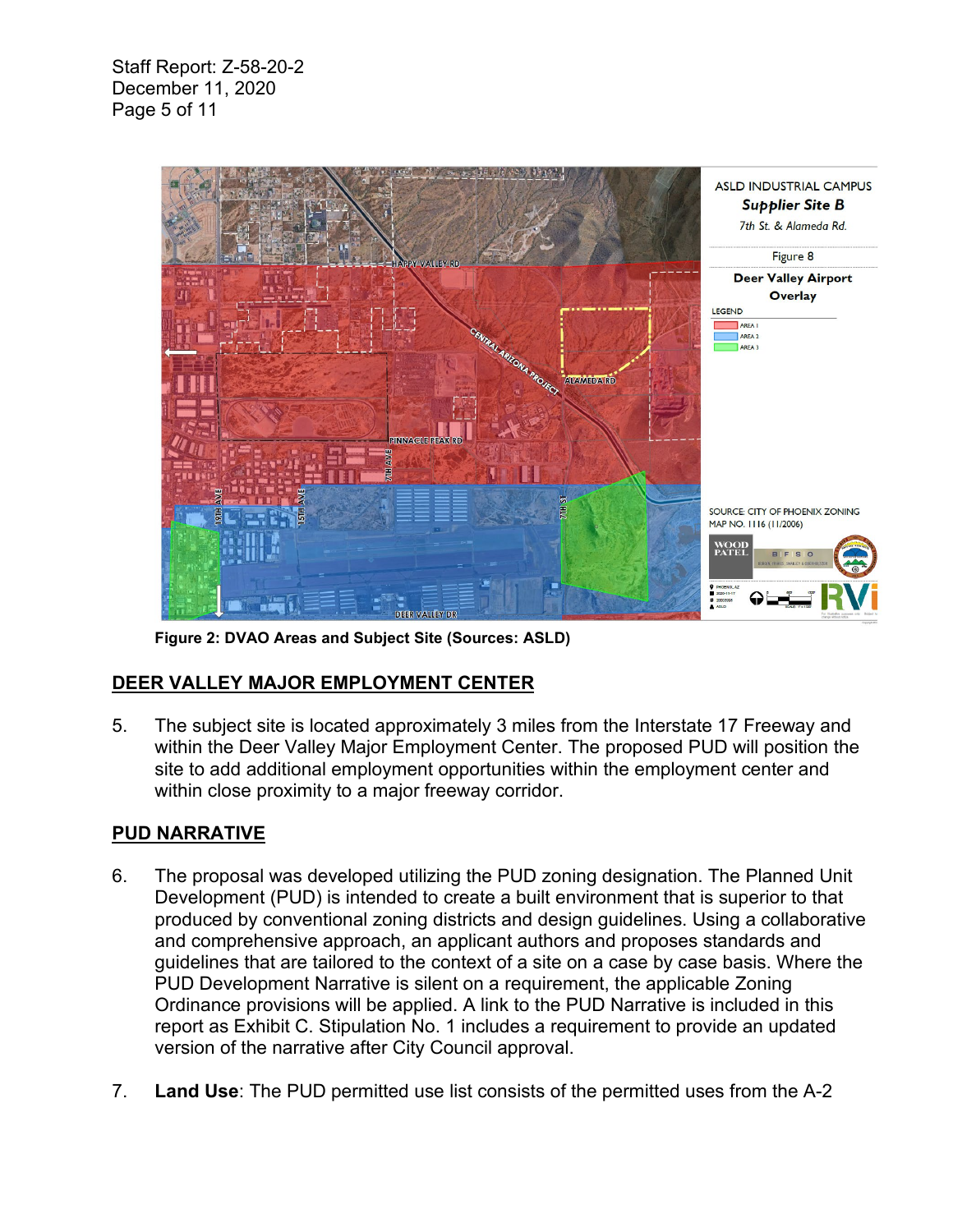Staff Report: Z-58-20-2 December 11, 2020 Page 6 of 11

> Industrial District and the Commerce Park District's General Commerce Park option. The use list will permit a variety of uses that are consistent with the permitted uses in the surrounding area and will be compatible with the operations of Deer Valley Airport. In order to ensure that the site is development with the desired employment-oriented uses and with the goal of ensuring compatibility with the Deer Valley Airport, the PUD prohibits residential uses on the property.

- 8. **Development Standards**: The PUD establishes a uniform set of development standards for the entire site. A full list of the development standards can be found on pages 9 through 14 in the attached PUD Narrative. Below is a summary that highlights some of the development standards.
	- **Building Height**: Maximum of 80 feet and in addition to the building height exceptions outlined in the Zoning Ordinance (Section 701.B), non-habitable mechanical equipment and structures that may include, but are not limited to, elements such air separators, exhaust pipes, storage tanks, and gas processing equipment are permitted up to 150 feet in height.
	- **Open Space**: For any property development in excess of 56 feet: A minimum of 10 percent of the parcel's total net area shall be open space with appropriate landscaping and other employee-oriented amenities
	- **Building / Landscape Setbacks**
		- o Arterial or Collector Street: 50 feet minimum
		- o Local Street: 20 feet minimum

The PUD's standards for landscape setbacks exceed those in the Commerce Park General Commerce Park and A-2 zoning districts. The landscape setback standards will provide for a significant buffer between the onsite uses and the adjacent streets. The PUD also contains enhanced landscaping standards for the landscape setbacks. The setbacks along streets will be required to provide a tree every twenty feet, five shrubs per tree and a minimum of 60 percent of the setback area will have live ground cover.

The PUD utilizes the Zoning Ordinance standards for parking, signs, lighting and screening.

9. **Streetscape & Other Guidelines:** The PUD Narrative outlines additional provisions to enhance the projects interface with public streets. The PUD will require the provision of a detached sidewalk along the site's perimeter streets with a double row of trees. The PUD also contains guidelines that address the design of buildings and open space.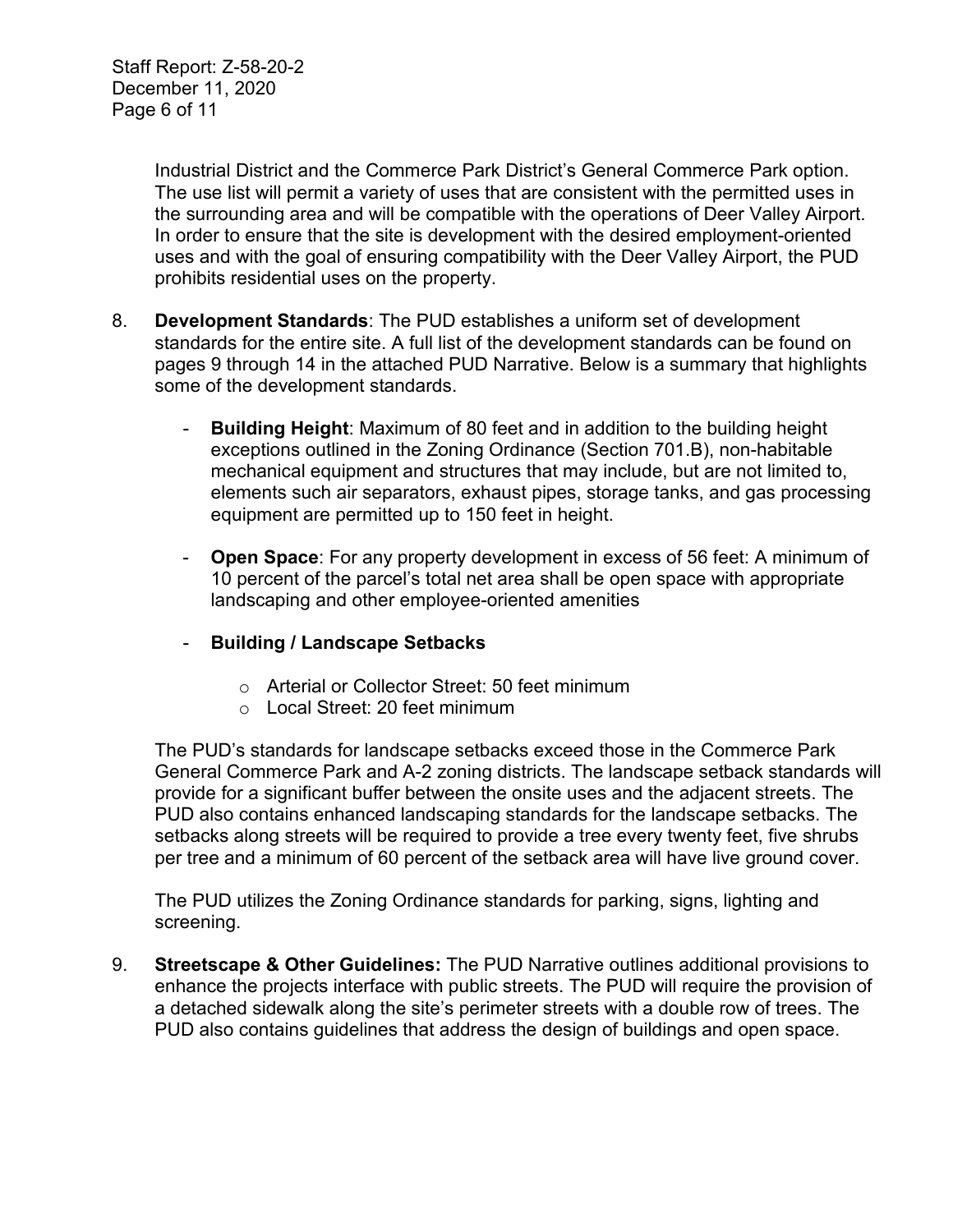Staff Report: Z-58-20-2 December 11, 2020 Page 7 of 11

## **PLANS, INITIATIVES AND OVERLAYS**

- 10. **[Deer Valley Character Plan](https://www.phoenix.gov/villagessite/Documents/pdd_pz_pdf_00472.pdf)**: The Deer Valley Village Planning Committee and Phoenix City Council adopted the Deer Valley Village Character Plan in 2018. Development of a Character Plan by each of the fifteen Village Planning Committees was called for in the 2015 General Plan Update. The Deer Valley Village Character Plan celebrates the village's assets and highlights elements of the 2015 General Plan that the Deer Valley Village Planning Committee identified as most relevant to their community. The PUD Narrative addresses several of the General Plan policies identified in the Character Plan including support for land use and rezoning cases that facilitate the location of employment generating uses in employment centers and development of sites with existing infrastructure and transportation capacity.
- 11. **[Tree and Shade Master Plan:](https://www.phoenix.gov/parks/parks/urban-forest/tree-and-shade)** The Tree and Shade Master Plan encourages treating the urban forest as infrastructure to ensure the trees are an integral part of the City's planning and development process. Sidewalks on the street frontages should be detached from the curbs to allow trees to be planted on both sides of the sidewalk to provide thermal comfort for pedestrians and to reduce the urban heat island effect.

The PUD contains the following provisions that help to advance the goals of the Tree and Shade Master Plan:

- Minimum 75 percent shading of all publicly accessible sidewalks and trails along arterial and collector roadways by means of vegetation at maturity and/or shade structures.
- Detached sidewalks along both sides of public streets with single trunk trees.
- 12. **[Complete Streets](https://www.phoenix.gov/streets/complete-streets-program) Guidelines:** In 2014, the City of Phoenix City Council adopted the Complete Streets Guiding Principles. The principles are intended to promote improvements that provide an accessible, safe, connected transportation system to include all modes, such as bicycles, pedestrians, transit, and vehicles. The PUD Narrative specifically addresses the Complete Street Guidelines in Section 6.c. and requires detached sidewalks with a double row of street trees along collector and arterial streets.
- 13. **[Reimagine Phoenix:](https://www.phoenix.gov/publicworks/reimagine)** As part of the Reimagine Phoenix Initiative, the City of Phoenix is committed to increasing the waste diversion rate to 40 percent by 2020 and to better manage its solid waste resources. The PUD Narrative does not address how recycling will be provided on site.

### **COMMUNITY CORRESPONDENCE**

14. At the time of this report the Planning and Development Department had not received any comments from the community regarding this request.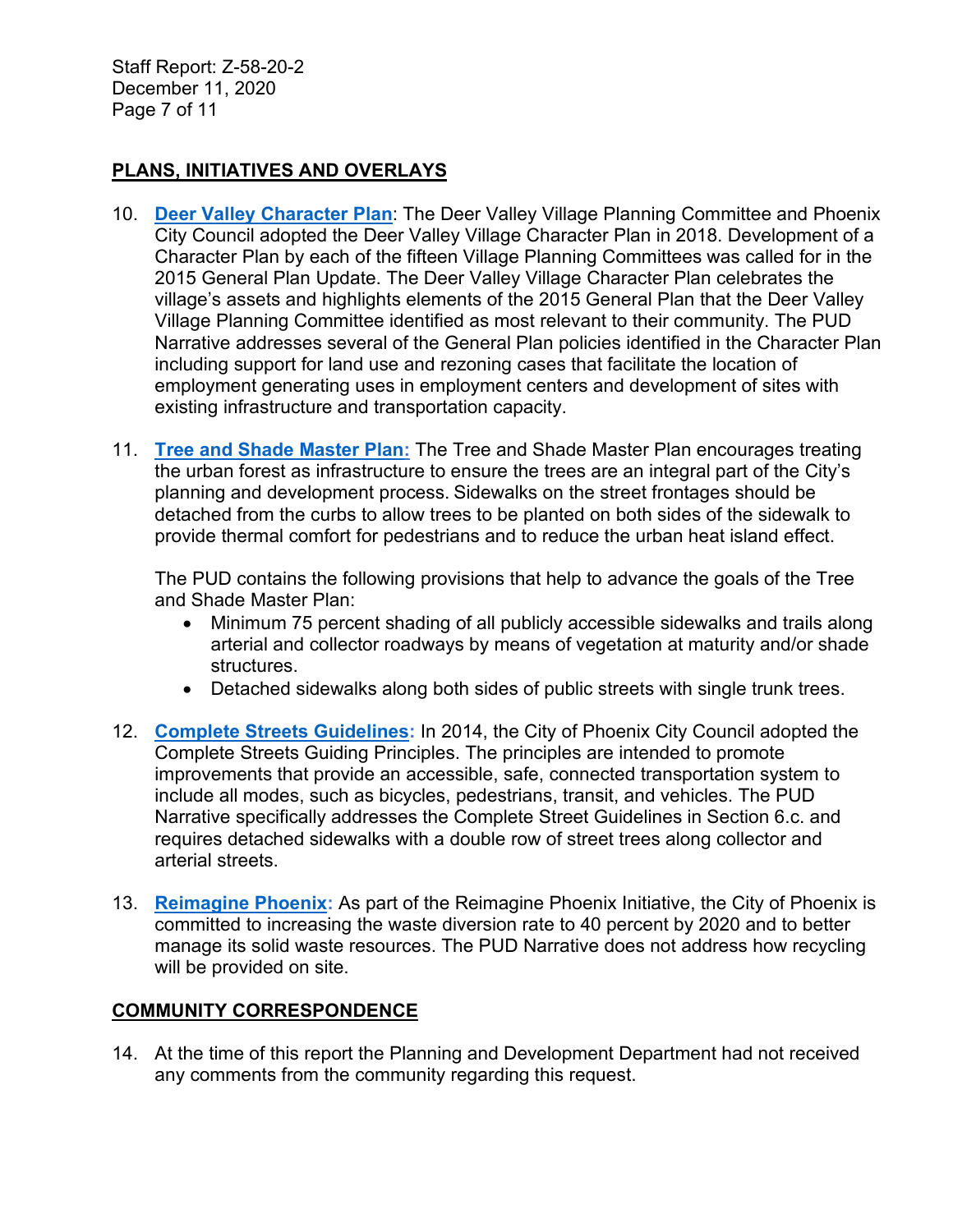Staff Report: Z-58-20-2 December 11, 2020 Page 8 of 11

#### **INTERDEPARTMENTAL COMMENTS**

- 15. **Public Works Department, Flood Plain Management Division**: It has been determined that this parcel is not in a Special Flood Hazard Area (SFHA), but located in a Shaded Zone X, on panel 1280 L of the Flood Insurance Rate Maps (FIRM) dated January 29, 2015.
- 16. **Fire Department**: The Department Fire Prevention Division saw no issues with the request but did emphasize that the site or/and building(s) shall comply with the Phoenix Fire Code. The Department went on to note that the water supply for the site is unknown at this time and will need to be addressed to meet the required fire flow per the Phoenix Fire Code.
- 17. **Street Transportation Department**: The Street Transportation Department provided several comments related to street planning, design and pedestrian safety that have been addressed in the PUD Narrative. Stipulation Nos. 2 through 6 address the requirements for the project to dedicate the necessary right-of-way for adjacent streets, street construction and the requirement for a traffic impact study and traffic signal conduit plan
- 18. **Public Transit Department:** The Public Transit Department requested the PUD Narrative address pedestrian safety connectivity, safety and comfort between any public transit facilities and buildings on the site. These provisions have been included in the PUD's Pedestrian Circulation subsection on pages 13 through 14.

In addition, the Public Transit Department has requested dedication of right-of-way and construction of two bus stop pads along 7th Street. This request is addressed in Stipulation No. 7.

- 19. **Aviation Department**: Due to the property's proximity to the Deer Valley Airport, the Aviation Department has requested requiring coordination with the Federal Aviation Administration and additional notice to prospective purchasers. These requests are addressed in Stipulations Nos. 8 and 9.
- 20. **Water Services Department**: The Department provided several comments for water and wastewater infrastructure. The comments are meant to highlight the initial investment needed for the area. Additional investments may be needed at the time of application for site plan, PCD master plan, or building permit approval. These requirements will be based on the status of our water and sewer infrastructure at the time the application is submitted. For any given property, these requirements may vary over time to be less or more restrictive depending on the status of our infrastructure.
- 21. **Archaeology Office**: The site is in a larger area identified as being archaeologically sensitive. If further review by the City of Phoenix Archaeology Office determines the site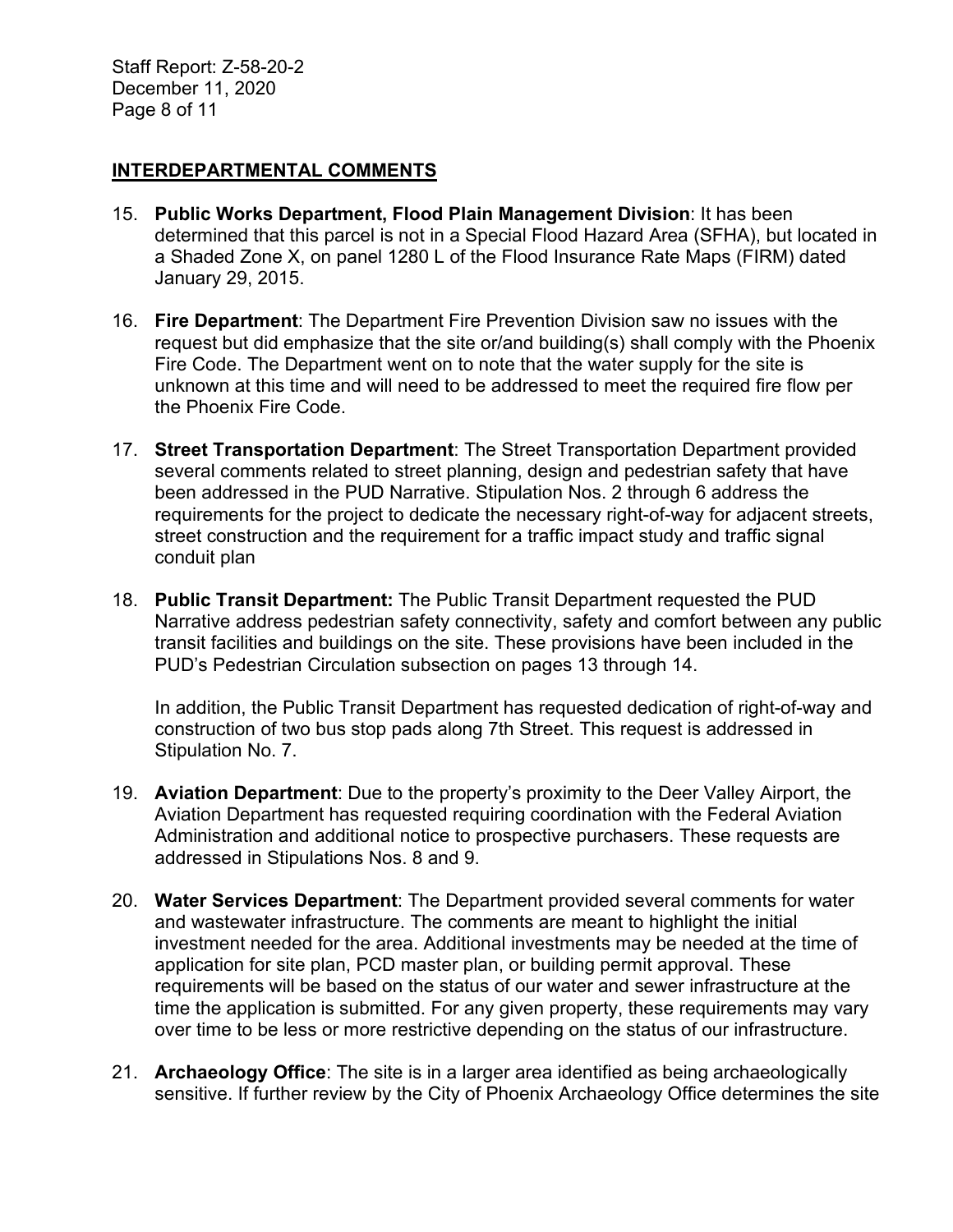Staff Report: Z-58-20-2 December 11, 2020 Page 9 of 11

> and immediate area to be archaeologically sensitive, and if no previous archaeological projects have been conducted within this project area, it is recommended that archaeological Phase I data testing of this area be conducted. Phase II archaeological data recovery excavations may be necessary based upon the results of the testing. A qualified archaeologist must make this determination in consultation with the City of Phoenix Archaeologist. In the event archaeological materials are encountered during construction, all ground disturbing activities must cease within a 33-foot radius of the discovery and the City of Phoenix Archaeology Office must be notified immediately and allowed time to properly assess the materials. These comments are addressed in Stipulations Nos. 10, 11, 12.

#### **OTHER**

22. Development and use of the site are subject to all applicable codes and ordinances. Zoning approval does not negate other ordinance requirements. Other formal actions such as, but not limited to, zoning adjustments and abandonments may be required.

#### **Findings**

- 1. The PUD provides a framework for the development of the site and positions the area for future investment.
- 2. The PUD contains standards that ensures development on the site will be consistent with the area's character and compatible with surrounding uses.
- 3. The PUD will further establish the site as a destination for employment uses that maximize the site's existing transportation infrastructure assets.

#### **Stipulations**

- 1. An updated Development Narrative for the ASLD Supplier Site B PUD reflecting the changes approved through this request shall be submitted to the Planning and Development Department within 30 days of City Council approval of this request. The updated Development Narrative shall be consistent with Development Narrative dated December 3, 2020 as modified by the following stipulations.
- 2. The developer shall dedicate 65 feet of right-of-way and construct the east half of 7th Street for the full limits of the project per Cross Section B identified on the City of Phoenix Street Classification Map, or as modified and approved by the Street Transportation and Planning and Development departments.
- 3. The developer shall submit a Traffic Impact Study (TIS) to the City for this development. No preliminary approval of plans shall be granted until the study is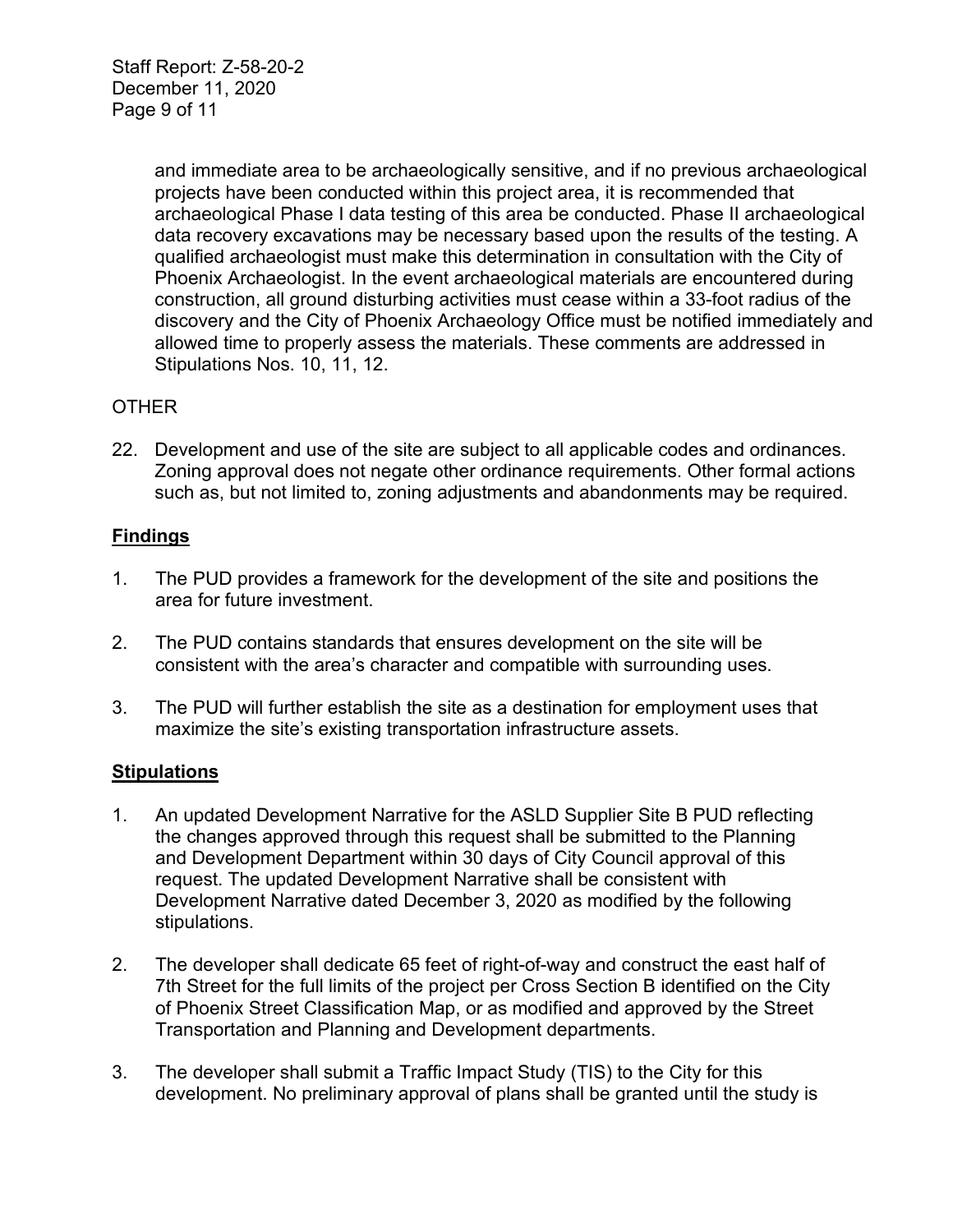reviewed and approved by the City. Contact the Street Transportation Department to set up a meeting to discuss requirements of the study. The TIS shall include a signal warrant analysis for the intersections of 7th Street and Alameda. The developer shall be responsible for the cost of improvements as required by the approved Traffic Impact study.

- 4. The developer shall submit a traffic signal conduit plan and install all necessary infrastructure at the northeast corner of 7th Street and Alameda Road, as approved by the Street Transportation Department.
- 5. All designated public roadways shall meet the City of Phoenix, Storm Water Design Manual for dry crossings, as approved by the Street Transportation Department.
- 6. The developer shall construct all streets within and adjacent to the development with paving, curb, gutter, sidewalk, curb ramps, streetlights, median islands, landscaping and other incidentals, as per plans approved by the Planning and Development Department. All improvements shall comply with all ADA accessibility standards.
- 7. The developer shall dedicate right-of-way and construct two bus stop pads along northbound 7th Street at locations approved by the Public Transit Department. Bus stop pads shall be constructed according to City of Phoenix Standard Detail P1260 with a minimum depth of 10 feet. Trees shall be placed to provide 50% shade coverage to bus stop pads at full maturity.
- 8. The developer shall submit 7460 Forms to FAA and receive FAA no hazard determination or mitigations approved by FAA for both temporary (eg, construction cranes) and permanent (eg, structures) development, prior to final site plan approval as modified and approved by the Aviation and Planning and Development departments.
- 9. The developer shall record a Notice to Prospective Purchasers of Proximity to Airport, as required by the State, prior to final site plan approval as modified and approved by the Aviation and Planning and Development Departments.
- 10. If determined necessary by the Phoenix Archaeology Office, the applicant shall conduct Phase I data testing and submit an archaeological survey report of the development area for review and approval by the City Archaeologist prior to clearing and grubbing, landscape salvage, and/or grading approval.
- 11. If Phase I data testing is required, and if, upon review of the results from the Phase I data testing, the City Archaeologist, in consultation with a qualified archaeologist, determines such data recovery excavations are necessary, the